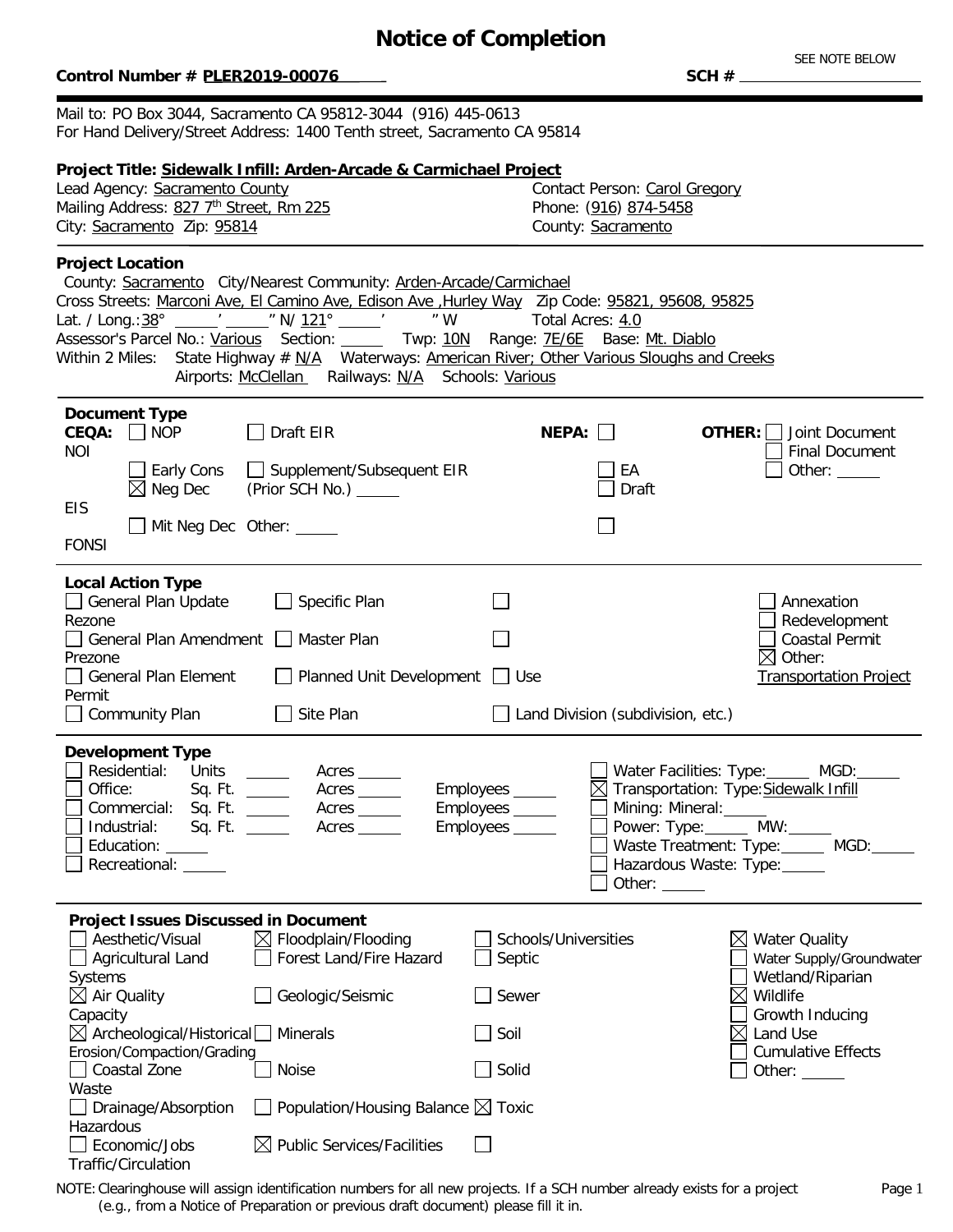## **Present Land Use/Zoning/General Plan Use**

LU & GP Use: Single & Multi-Family Res.,Insititutional,Retail-Comm,Office Zoning: BP, O, RD-4, RD-10, RD-20, RD-30

#### **Project Description**

The project proposes to install sidewalk, curb, and gutter in areas that are missing at the below locations in the Arden-Arcade and Carmichael communities of unincorporated Sacramento County. Where necessary, streetlights and drainage improvements will also be constructed along the length of the project limits.

- Edison Avenue from East Country Club Lane to Watt Avenue
- The north side of El Camino Avenue fronting Cardinal Oaks Park. A small retaining wall will be installed on the west portion of the sidewalk.
	- El Camino Avenue from Garfield Avenue to 300 feet west of Fair Oaks Boulevard
- Hurley Way from Dealynn Street to Gannon Drive
- Manzanita Avenue from Auburn Boulevard to Hilltop Drive
- Marconi Avenue from 300 feet east of Eastern Avenue to Greenwood Avenue
- Marconi Avenue from Mission Avenue to Root Avenue